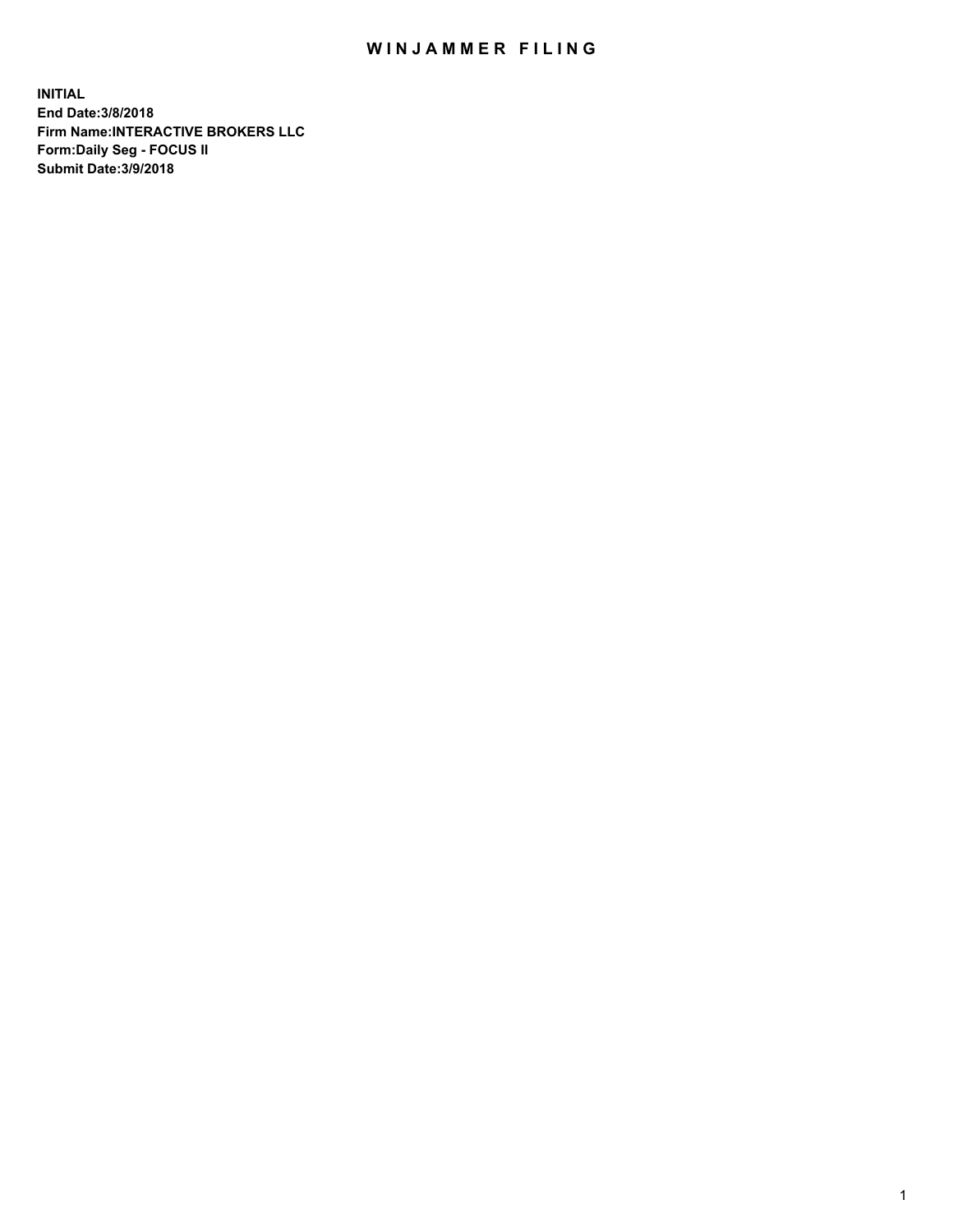## **INITIAL End Date:3/8/2018 Firm Name:INTERACTIVE BROKERS LLC Form:Daily Seg - FOCUS II Submit Date:3/9/2018 Daily Segregation - Cover Page**

| Name of Company<br><b>Contact Name</b><br><b>Contact Phone Number</b><br><b>Contact Email Address</b>                                                                                                                                                                                                                          | <b>INTERACTIVE BROKERS LLC</b><br>James Menicucci<br>203-618-8085<br>jmenicucci@interactivebrokers.c<br>om |
|--------------------------------------------------------------------------------------------------------------------------------------------------------------------------------------------------------------------------------------------------------------------------------------------------------------------------------|------------------------------------------------------------------------------------------------------------|
| FCM's Customer Segregated Funds Residual Interest Target (choose one):<br>a. Minimum dollar amount: ; or<br>b. Minimum percentage of customer segregated funds required:%; or<br>c. Dollar amount range between: and; or<br>d. Percentage range of customer segregated funds required between:% and%.                          | $\overline{\mathbf{0}}$<br>$\overline{\mathbf{0}}$<br>155,000,000 245,000,000<br>00                        |
| FCM's Customer Secured Amount Funds Residual Interest Target (choose one):<br>a. Minimum dollar amount: ; or<br>b. Minimum percentage of customer secured funds required:%; or<br>c. Dollar amount range between: and; or<br>d. Percentage range of customer secured funds required between: % and %.                          | $\overline{\mathbf{0}}$<br>0<br>80,000,000 120,000,000<br>00                                               |
| FCM's Cleared Swaps Customer Collateral Residual Interest Target (choose one):<br>a. Minimum dollar amount: ; or<br>b. Minimum percentage of cleared swaps customer collateral required:% ; or<br>c. Dollar amount range between: and; or<br>d. Percentage range of cleared swaps customer collateral required between:% and%. | $\overline{\mathbf{0}}$<br>$\underline{\mathbf{0}}$<br>0 <sub>0</sub><br>0 <sub>0</sub>                    |

Attach supporting documents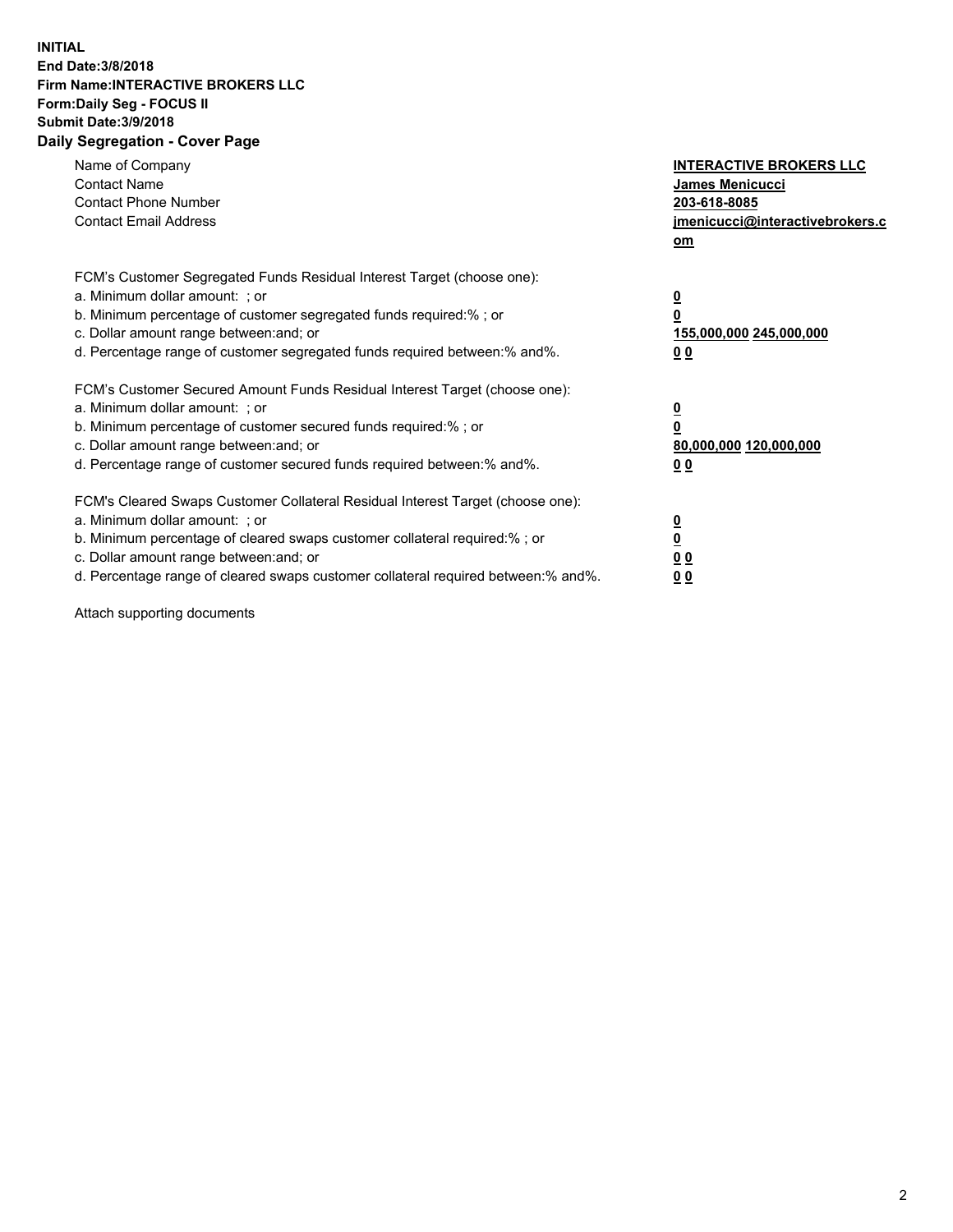## **INITIAL End Date:3/8/2018 Firm Name:INTERACTIVE BROKERS LLC Form:Daily Seg - FOCUS II Submit Date:3/9/2018 Daily Segregation - Secured Amounts**

| Dany Ocgregation - Oceanea Annoanta                                                         |                                                                                    |
|---------------------------------------------------------------------------------------------|------------------------------------------------------------------------------------|
| Foreign Futures and Foreign Options Secured Amounts                                         |                                                                                    |
| Amount required to be set aside pursuant to law, rule or regulation of a foreign            | $0$ [7305]                                                                         |
| government or a rule of a self-regulatory organization authorized thereunder                |                                                                                    |
| Net ledger balance - Foreign Futures and Foreign Option Trading - All Customers             |                                                                                    |
| A. Cash                                                                                     | 477,853,336 [7315]                                                                 |
| B. Securities (at market)                                                                   | $0$ [7317]                                                                         |
| Net unrealized profit (loss) in open futures contracts traded on a foreign board of trade   | -5,149,333 [7325]                                                                  |
| Exchange traded options                                                                     |                                                                                    |
| a. Market value of open option contracts purchased on a foreign board of trade              | 323,111 [7335]                                                                     |
| b. Market value of open contracts granted (sold) on a foreign board of trade                | -50,572 <sup>[7337]</sup>                                                          |
| Net equity (deficit) (add lines 1.2. and 3.)                                                | 472,976,542 [7345]                                                                 |
| Account liquidating to a deficit and account with a debit balances - gross amount           | 2,692 [7351]                                                                       |
| Less: amount offset by customer owned securities                                            | 0 [7352] 2,692 [7354]                                                              |
| Amount required to be set aside as the secured amount - Net Liquidating Equity              | 472,979,234 [7355]                                                                 |
| Method (add lines 4 and 5)                                                                  |                                                                                    |
| Greater of amount required to be set aside pursuant to foreign jurisdiction (above) or line | 472,979,234 [7360]                                                                 |
| 6.                                                                                          |                                                                                    |
| FUNDS DEPOSITED IN SEPARATE REGULATION 30.7 ACCOUNTS                                        |                                                                                    |
| Cash in banks                                                                               |                                                                                    |
| A. Banks located in the United States                                                       | 112,058,792 [7500]                                                                 |
| B. Other banks qualified under Regulation 30.7                                              | 0 [7520] 112,058,792 [7530]                                                        |
| Securities                                                                                  |                                                                                    |
| A. In safekeeping with banks located in the United States                                   | 363,127,415 [7540]                                                                 |
| B. In safekeeping with other banks qualified under Regulation 30.7                          | 0 [7560] 363,127,415 [7570]                                                        |
| Equities with registered futures commission merchants                                       |                                                                                    |
| A. Cash                                                                                     | $0$ [7580]                                                                         |
| <b>B.</b> Securities                                                                        | $0$ [7590]                                                                         |
| C. Unrealized gain (loss) on open futures contracts                                         | $0$ [7600]                                                                         |
| D. Value of long option contracts                                                           | $0$ [7610]                                                                         |
| E. Value of short option contracts                                                          | 0 [7615] 0 [7620]                                                                  |
| Amounts held by clearing organizations of foreign boards of trade                           |                                                                                    |
| A. Cash                                                                                     | $0$ [7640]                                                                         |
| <b>B.</b> Securities                                                                        | $0$ [7650]                                                                         |
| C. Amount due to (from) clearing organization - daily variation                             | $0$ [7660]                                                                         |
| D. Value of long option contracts                                                           | $0$ [7670]                                                                         |
| E. Value of short option contracts                                                          | 0 [7675] 0 [7680]                                                                  |
| Amounts held by members of foreign boards of trade                                          |                                                                                    |
| A. Cash                                                                                     | 121,495,982 [7700]                                                                 |
| <b>B.</b> Securities                                                                        | $0$ [7710]                                                                         |
| C. Unrealized gain (loss) on open futures contracts                                         | 3,276,147 [7720]                                                                   |
| D. Value of long option contracts                                                           | 323,111 [7730]                                                                     |
| E. Value of short option contracts                                                          | -50,572 [7735] 125,044,668 [7740]                                                  |
| Amounts with other depositories designated by a foreign board of trade                      | 0 [7760]                                                                           |
| Segregated funds on hand                                                                    | $0$ [7765]                                                                         |
| Total funds in separate section 30.7 accounts                                               | 600,230,875 [7770]                                                                 |
| Excess (deficiency) Set Aside for Secured Amount (subtract line 7 Secured Statement         | 127,251,641 [7380]                                                                 |
| Page 1 from Line 8)                                                                         |                                                                                    |
| Management Target Amount for Excess funds in separate section 30.7 accounts                 | 80,000,000 [7780]                                                                  |
|                                                                                             | 47,251,641 [7785]                                                                  |
|                                                                                             | Excess (deficiency) funds in separate 30.7 accounts over (under) Management Target |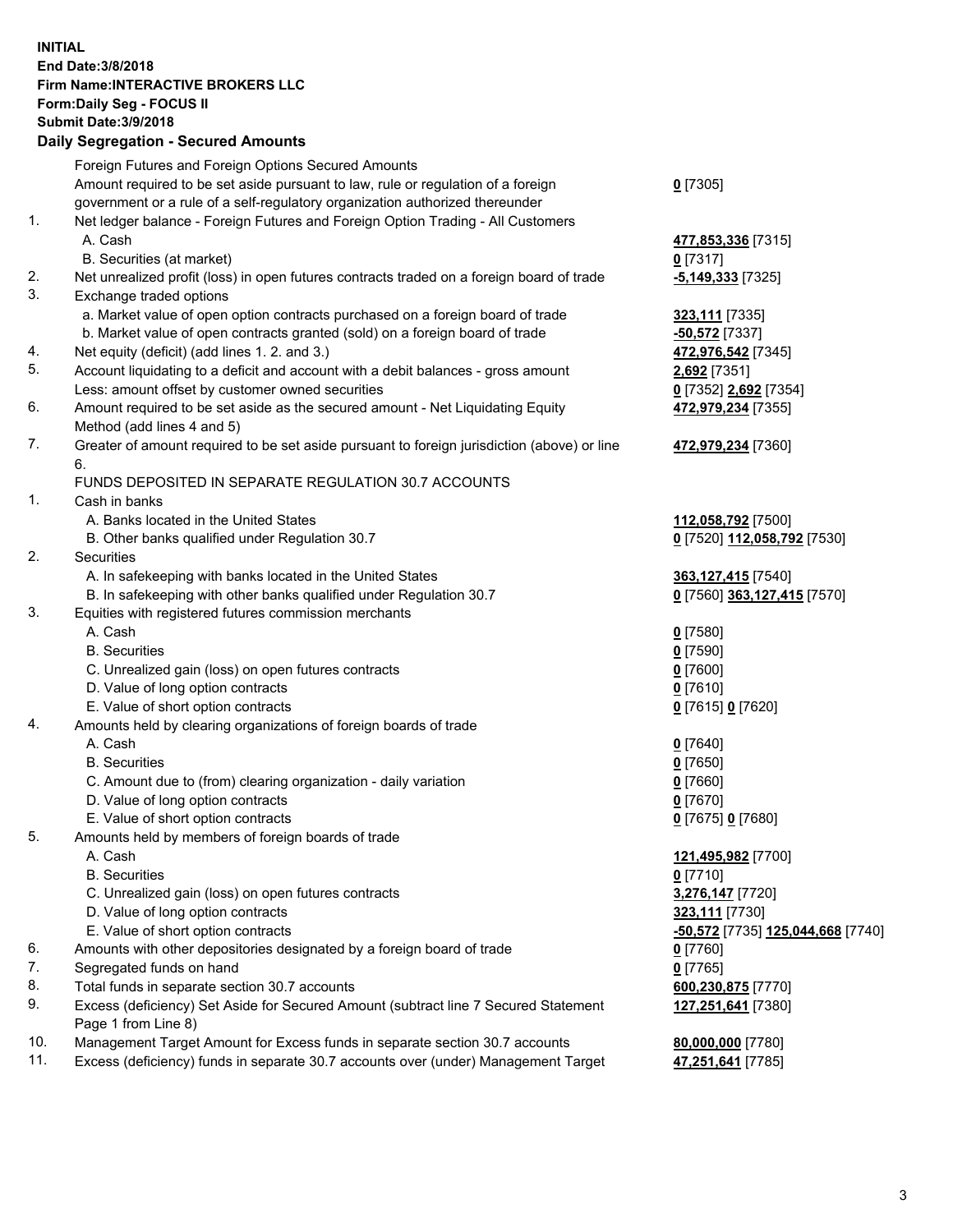**INITIAL End Date:3/8/2018 Firm Name:INTERACTIVE BROKERS LLC Form:Daily Seg - FOCUS II Submit Date:3/9/2018 Daily Segregation - Segregation Statement** SEGREGATION REQUIREMENTS(Section 4d(2) of the CEAct) 1. Net ledger balance A. Cash **4,361,723,285** [7010] B. Securities (at market) **0** [7020] 2. Net unrealized profit (loss) in open futures contracts traded on a contract market **14,275,574** [7030] 3. Exchange traded options A. Add market value of open option contracts purchased on a contract market **228,556,464** [7032] B. Deduct market value of open option contracts granted (sold) on a contract market **-217,885,814** [7033] 4. Net equity (deficit) (add lines 1, 2 and 3) **4,386,669,509** [7040] 5. Accounts liquidating to a deficit and accounts with debit balances - gross amount **352,464** [7045] Less: amount offset by customer securities **0** [7047] **352,464** [7050] 6. Amount required to be segregated (add lines 4 and 5) **4,387,021,973** [7060] FUNDS IN SEGREGATED ACCOUNTS 7. Deposited in segregated funds bank accounts A. Cash **870,970,243** [7070] B. Securities representing investments of customers' funds (at market) **2,545,728,665** [7080] C. Securities held for particular customers or option customers in lieu of cash (at market) **0** [7090] 8. Margins on deposit with derivatives clearing organizations of contract markets A. Cash **18,094,565** [7100] B. Securities representing investments of customers' funds (at market) **1,154,103,575** [7110] C. Securities held for particular customers or option customers in lieu of cash (at market) **0** [7120] 9. Net settlement from (to) derivatives clearing organizations of contract markets **6,943,690** [7130] 10. Exchange traded options A. Value of open long option contracts **228,478,773** [7132] B. Value of open short option contracts **-217,817,697** [7133] 11. Net equities with other FCMs A. Net liquidating equity **0** [7140] B. Securities representing investments of customers' funds (at market) **0** [7160] C. Securities held for particular customers or option customers in lieu of cash (at market) **0** [7170] 12. Segregated funds on hand **0** [7150] 13. Total amount in segregation (add lines 7 through 12) **4,606,501,814** [7180] 14. Excess (deficiency) funds in segregation (subtract line 6 from line 13) **219,479,841** [7190] 15. Management Target Amount for Excess funds in segregation **155,000,000** [7194] **64,479,841** [7198]

16. Excess (deficiency) funds in segregation over (under) Management Target Amount Excess

4